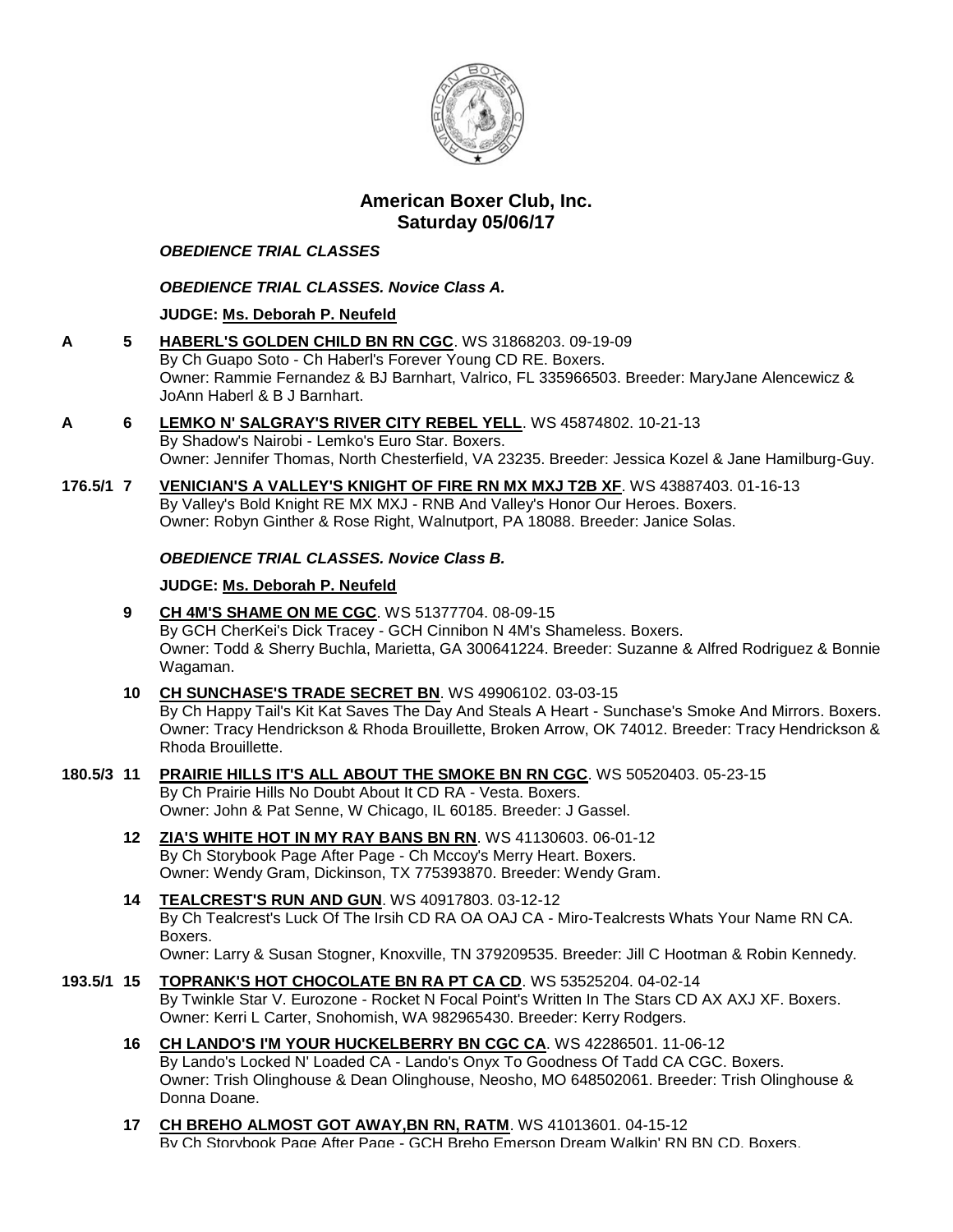Owner: Suzanne Crites & Brenda Stuckey & Karen Emerson & T Galle, Hot Springs, AR 71913. Breeder: Suzanne Crites & Brenda Stuckey & Karen Emerson & T Galle.

- **18 [OLYMPIC'S TAKE IT AWAY BN RA CA CGCA](http://infodog.com/my/drlookup2.htm?makc=WS%2049995002&mdog=Olympic%27s+Take+It+Away+BN+RA+CA+CGCA&wins=all)**. WS 49995002. 02-20-15 By Ch Oak Knoll's Justice For All - Olympic's What Can I Say?. Boxers. Owner: Debora & Randall Hall & Julie Wilmore, Louisville, KY 40222. Breeder: Julie Wilmore & Claudia Parsons.
- **178.0/4 19 [DEBLYN GOTTA BE A BLACKNBLUE BN RA CGC](http://infodog.com/my/drlookup2.htm?makc=WS%2045881507&mdog=DebLyn+Gotta+Be+A+BlackNBlue+BN+RA+CGC&wins=all)**. WS 45881507. 12-02-13 By Ch Storybook Page After Page - Ch Peprhl Life's A Dance With DebLyn VCD1 BN GN RE TDX HT PT. Boxers.

Owner: Caitlyn Owens, Des Moines, IA 503152253. Breeder: Debra Owens & Caitlyn Owens & Sue Ann Thompson.

**191.0/2 20 [CH BRAUN'S KING OF THE ROAD CGC CGCA](http://infodog.com/my/drlookup2.htm?makc=WS%2046190001&mdog=Ch+Braun%27s+King+Of+The+Road+CGC+CGCA&wins=all)**. WS 46190001. 02-01-14 By GCH Katandy's Fast Forward - Braun's Lady Camilla. Boxers. Owner: Chris & Cheryl Brown, Hanover, PA 173318882. Breeder: Chris & Cheryl Brown.

### *OBEDIENCE TRIAL CLASSES. Open Class A.*

### **JUDGE: [Ms. Deborah P. Neufeld](http://infodog.com/show/judge/jdgprofile.htm?jn=19916)**

- **21 [XCALIBUR VON BACHBETT](http://infodog.com/my/drlookup2.htm?makc=WS%2041461305&mdog=Xcalibur+Von+Bachbett&wins=all)**. WS 41461305. 05-24-12 By Adonis Vom Grand Kevin - Icke Vom Silvertbach. Boxers. Owner: Jan Blevins, Carrollton, TX 75007. Breeder: Cathy & George Markos.
- **22 [DEBLYN INDOMITABLE SPIRIT CD BN RA TD PT CGC](http://infodog.com/my/drlookup2.htm?makc=WS%2045881502&mdog=DebLyn+Indomitable+Spirit+CD+BN+RA+TD+PT+CGC&wins=all)**. WS 45881502. 12-02-13 By Ch Storybook Page After Page - Ch Peprhl Life's A Dance With DebLyn VCD1 BN GN RE TDX HT PT. Boxers. Owner: Debra L Owens & Robert L Owens, Luther, IA 501524705. Breeder: Debra Owens & Caitlyn Owens & Sue Ann Thompson.
- **23 [DIZARA'S DARK PASSION PLAY CGC BN RE CD](http://infodog.com/my/drlookup2.htm?makc=WS%2039002901&mdog=Dizara%27s+Dark+Passion+Play+CGC+BN+RE+CD&wins=all)**. WS 39002901. 10-31-11 By Twinkle Star V. Eurozone - Chelsey V. Hofmannstal. Boxers. Owner: Michele Valente, Oviedo, FL 32765. Breeder: Gorman & Vanja Milic.
- **184.0/1 24 [CH DEBLYN'S PEPRHL WICKED CD BN RE OA OAJ](http://infodog.com/my/drlookup2.htm?makc=WS%2045881505&mdog=Ch+DebLyn%27s+Peprhl+Wicked+CD+BN+RE+OA+OAJ&wins=all)**. WS 45881505. 12-02-13

By Ch Storybook's Page After Page - Ch Peprhl Life's A Dance With DebLyn VCD2 RE OA OAJ HT PT. Boxers.

Owner: Sue Ann Thompson, North Liberty, IA 523179540. Breeder: Deb & Caitlyn Owens & Sue Ann Thompson.

#### *OBEDIENCE TRIAL CLASSES. Open Class B.*

#### **JUDGE: [Ms. Deborah P. Neufeld](http://infodog.com/show/judge/jdgprofile.htm?jn=19916)**

**25 [SUNCHASE'S SPIN THE BOTTLE UD MXJ BN CGCA CA AX RA NF](http://infodog.com/my/drlookup2.htm?makc=WS%2045539505&mdog=Sunchase%27s+Spin+The+Bottle+UD+MXJ+BN+CGCA+CA+AX+RA+NF&wins=all)**. WS 45539505. 10-22-13 By Ch Sunchase's Zero To Hero UDX MX MXJ RA - Ch Sunchase's Smoke And Mirrors. Boxers. Owner: Tracy Hendrickson & Rhoda Brouillette, Broken Arrow, OK 74012. Breeder: Tracy Hendrickson & Rhoda Brouillette.

## **178.5/2 26 [CH PEPRHL LIFE'S A DANCE WITH DEBLYN VCD2 BN GN PCDX RE TDX OA OAJ PT](http://infodog.com/my/drlookup2.htm?makc=WS%2030844201&mdog=Ch+Peprhl+Life%27s+A+Dance+With+DebLyn+VCD2+BN+GN+PCDX+RE+TDX+OA+OAJ+PT&wins=all)**. WS 30844201. 06-29-09

By Ch OTCH Regal's Heeere's Johnny UDX RN - Ch Peprhl Will You Dance Marbo CD RE AX AXJ OF. Boxers.

Owner: Debra Owens & Caitlyn Owens, Luther, IA 501524705. Breeder: Sue Ann Thompson.

**27 [CH HAPPYTAIL'S THE BEST IS YET TO COME BN CDX RATO](http://infodog.com/my/drlookup2.htm?makc=WS%2038819504&mdog=Ch+Happytail%27s+The+Best+Is+Yet+To+Come+BN+CDX+RATO&wins=all)**. WS 38819504. 09-19-11 By Ch Strawberry N Reo Gold Country - Ch Happytail's Let's Get This Party Started UD OA AXJ RAE RATO CGC. Boxers.

Owner: Susan M Naffziger, Albany, IN 47320. Breeder: Susan Naffziger & Amy Bieri.

# **28 [TEALCREST'S BECK AND CALL UDX OM1 MX MXJ RN](http://infodog.com/my/drlookup2.htm?makc=WS%2040917801&mdog=Tealcrest%27s+Beck+And+Call+UDX+OM1+MX+MXJ+RN&wins=all)**. WS 40917801. 03-12-12

By Ch Tealcrest's Luck Of The Irish CD RA AX AXJ NF CA - Miro-Tealcrests What's UR Name RN CA. Boxers.

Owner: Mary Nee & Jill Hootman, Fairview Hts, IL 622083521. Breeder: Jill C Hootman & Robin Kennedy.

**29 [VENICIAN'S A & VALLEYS FIRE STORM OF BOLD KNIGHT BN RA NA NAJ](http://infodog.com/my/drlookup2.htm?makc=WS%2043887405&mdog=Venician%27s+A+&+Valleys+Fire+Storm+Of+Bold+Knight+BN+RA+NA+NAJ&wins=all)**. WS 43887405. 01-16-13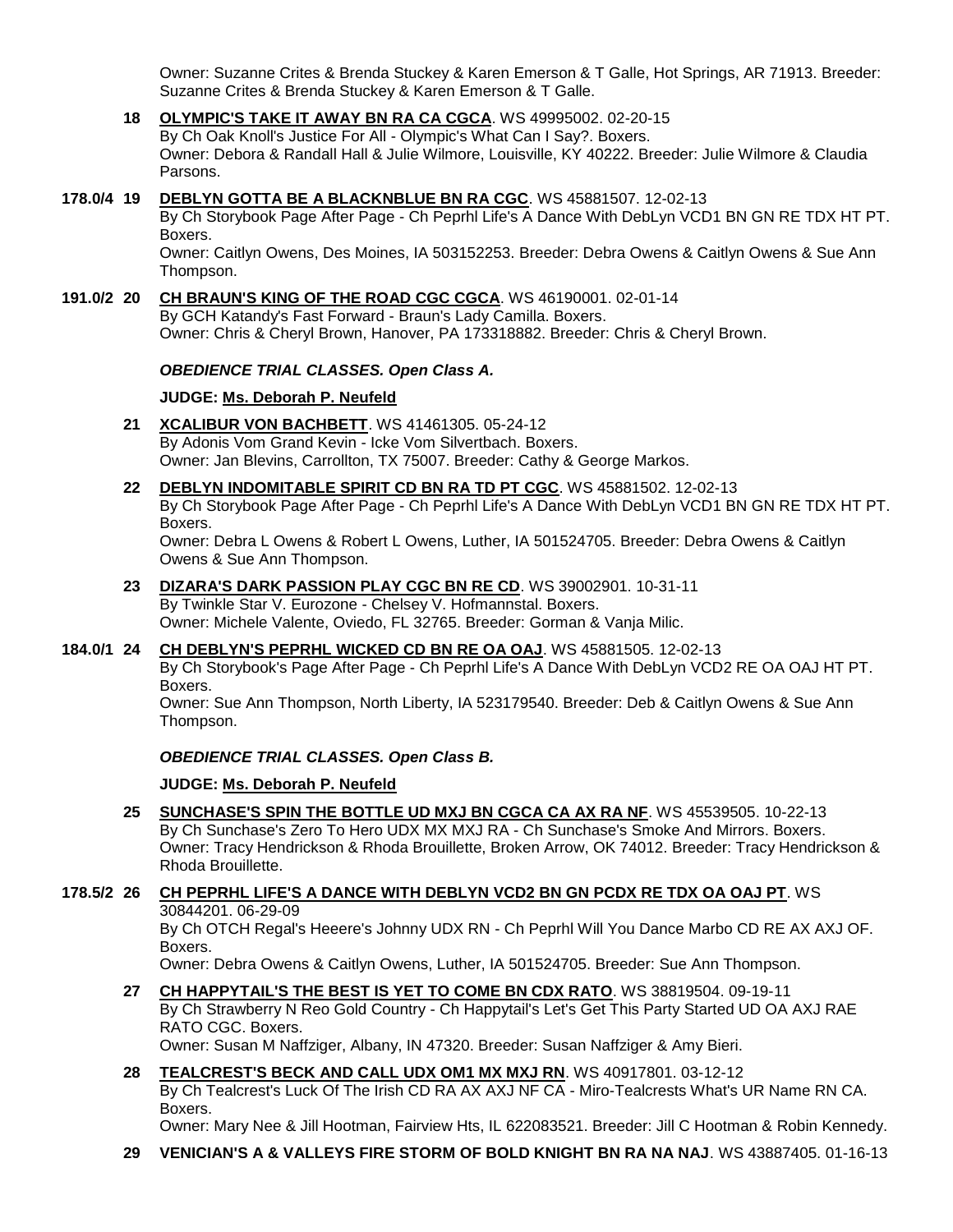By Valley's Bold Knight RE MX MXJ NF - Valley N RNB Honor Of Our Heroes. Boxers. Owner: Barbara Palmer, Janesville, WI 535461419. Breeder: Janice Solas.

- **30 [OLYMPIC'S COVERT OPERATION UD GO](http://infodog.com/my/drlookup2.htm?makc=WS%2043727804&mdog=Olympic%27s+Covert+Operation+UD+GO&wins=all)**. WS 43727804. 11-29-12 By GCH Encore's War Games TT - Olympic's Harbor Breeze CA. Boxers. Owner: Lynn M Ochoa, Swanton, OH 43558. Breeder: Julie Wilmore & Manuel E Martinez.
- **196.0/1 /H/HC 31 [SUNCHASE'S LITTLE PINK RIBBON UDX MX MXJ RAE CGCA CA OF](http://infodog.com/my/drlookup2.htm?makc=WS%2035563707&mdog=Sunchase%27s+Little+Pink+Ribbon+UDX+MX+MXJ+RAE+CGCA+CA+OF&wins=all)**. WS 35563707. 10-14-10 By Ch Breezewood's Lord Of Wystmont CDX RA - Sunchase's Little Black Dress UDX AX AXJ RA CA OF. Boxers. Owner: Tracy Hendrickson & Rhoda Brouillete, Broken Arrow, OK 740129426. Breeder: Tracy

Hendrickson & Rhoda Brouillette.

*OBEDIENCE TRIAL CLASSES. Utility Class A.*

### **JUDGE: [Mrs. Kathleen A. Cook](http://infodog.com/show/judge/jdgprofile.htm?jn=37193)**

**26 [CH PEPRHL LIFE'S A DANCE WITH DEBLYN VCD2 BN GN PCDX RE TDX OA OAJ PT](http://infodog.com/my/drlookup2.htm?makc=WS%2030844201&mdog=Ch+Peprhl+Life%27s+A+Dance+With+DebLyn+VCD2+BN+GN+PCDX+RE+TDX+OA+OAJ+PT&wins=all)**. WS 30844201. 06-29-09 By Ch OTCH Regal's Heeere's Johnny UDX RN - Ch Peprhl Will You Dance Marbo CD RE AX AXJ OF. Boxers.

Owner: Debra Owens & Caitlyn Owens, Luther, IA 501524705. Breeder: Sue Ann Thompson.

### **JUDG 32 [MACH SHIRA'S KAHLUA SHE'S SO FREAKIN CUTE CDX GN RAE MXB MJB MXF](http://infodog.com/my/drlookup2.htm?makc=WS%2023774602&mdog=MACH+Shira%27s+Kahlua+She%27s+So+Freakin+Cute+CDX+GN+RAE+MXB+MJB+MXF&wins=all)**. WS 23774602. 11-03-07

By Can-Cia's Hard Day's Night - Remy Leadoo RN. Boxers. Owner: Erin & Tom Rezmer, Lombard, IL 60148. Breeder: Kim Northcutt & Rose Northcutt.

### *OBEDIENCE TRIAL CLASSES. Utility Class B.*

### **JUDGE: [Mrs. Kathleen A. Cook](http://infodog.com/show/judge/jdgprofile.htm?jn=37193)**

- **25 [SUNCHASE'S SPIN THE BOTTLE UD MXJ BN CGCA CA AX RA NF](http://infodog.com/my/drlookup2.htm?makc=WS%2045539505&mdog=Sunchase%27s+Spin+The+Bottle+UD+MXJ+BN+CGCA+CA+AX+RA+NF&wins=all)**. WS 45539505. 10-22-13 By Ch Sunchase's Zero To Hero UDX MX MXJ RA - Ch Sunchase's Smoke And Mirrors. Boxers. Owner: Tracy Hendrickson & Rhoda Brouillette, Broken Arrow, OK 74012. Breeder: Tracy Hendrickson & Rhoda Brouillette.
- **27 [CH HAPPYTAIL'S THE BEST IS YET TO COME BN CDX RATO](http://infodog.com/my/drlookup2.htm?makc=WS%2038819504&mdog=Ch+Happytail%27s+The+Best+Is+Yet+To+Come+BN+CDX+RATO&wins=all)**. WS 38819504. 09-19-11 By Ch Strawberry N Reo Gold Country - Ch Happytail's Let's Get This Party Started UD OA AXJ RAE RATO CGC. Boxers.

Owner: Susan M Naffziger, Albany, IN 47320. Breeder: Susan Naffziger & Amy Bieri.

**190.0/3 28 [TEALCREST'S BECK AND CALL UDX OM1 MX MXJ RN](http://infodog.com/my/drlookup2.htm?makc=WS%2040917801&mdog=Tealcrest%27s+Beck+And+Call+UDX+OM1+MX+MXJ+RN&wins=all)**. WS 40917801. 03-12-12

By Ch Tealcrest's Luck Of The Irish CD RA AX AXJ NF CA - Miro-Tealcrests What's UR Name RN CA. Boxers.

Owner: Mary Nee & Jill Hootman, Fairview Hts, IL 622083521. Breeder: Jill C Hootman & Robin Kennedy.

- **194.0/1 30 [OLYMPIC'S COVERT OPERATION UD GO](http://infodog.com/my/drlookup2.htm?makc=WS%2043727804&mdog=Olympic%27s+Covert+Operation+UD+GO&wins=all)**. WS 43727804. 11-29-12 By GCH Encore's War Games TT - Olympic's Harbor Breeze CA. Boxers. Owner: Lynn M Ochoa, Swanton, OH 43558. Breeder: Julie Wilmore & Manuel E Martinez.
- **192.5/2 31 [SUNCHASE'S LITTLE PINK RIBBON UDX MX MXJ RAE CGCA CA OF](http://infodog.com/my/drlookup2.htm?makc=WS%2035563707&mdog=Sunchase%27s+Little+Pink+Ribbon+UDX+MX+MXJ+RAE+CGCA+CA+OF&wins=all)**. WS 35563707. 10-14-10 By Ch Breezewood's Lord Of Wystmont CDX RA - Sunchase's Little Black Dress UDX AX AXJ RA CA OF. Boxers.

Owner: Tracy Hendrickson & Rhoda Brouillete, Broken Arrow, OK 740129426. Breeder: Tracy Hendrickson & Rhoda Brouillette.

#### *OBEDIENCE TRIAL CLASSES. Beginner Novice Class A.*

### **JUDGE: [Mrs. Kathleen A. Cook](http://infodog.com/show/judge/jdgprofile.htm?jn=37193)**

- **33 [FALMARK'S SAVIOR OF THE UNIVERSE](http://infodog.com/my/drlookup2.htm?makc=WS%2055062302&mdog=Falmark%27s+Savior+Of+The+Universe&wins=all)**. WS 55062302. 07-24-16 By GCHP Ch Cherkei's Dick Tracey - Ch Falmark's Diamond Solitaire. Boxers. Owner: Ameerah Skandarani, Framingham, MA 01701. Breeder: Laura Cuthbert & Cheryl Robbins & Keith Robbins.
- **181.5/1 34 [SANSA NAP OJP NFP CA CGC](http://infodog.com/my/drlookup2.htm?makc=PAL265564&mdog=Sansa+NAP+OJP+NFP+CA+CGC&wins=all)**. PAL265564. 10-04-11Boxers. Owner: Ameerah Skandarani, Framingham, MA 017017625. Breeder: .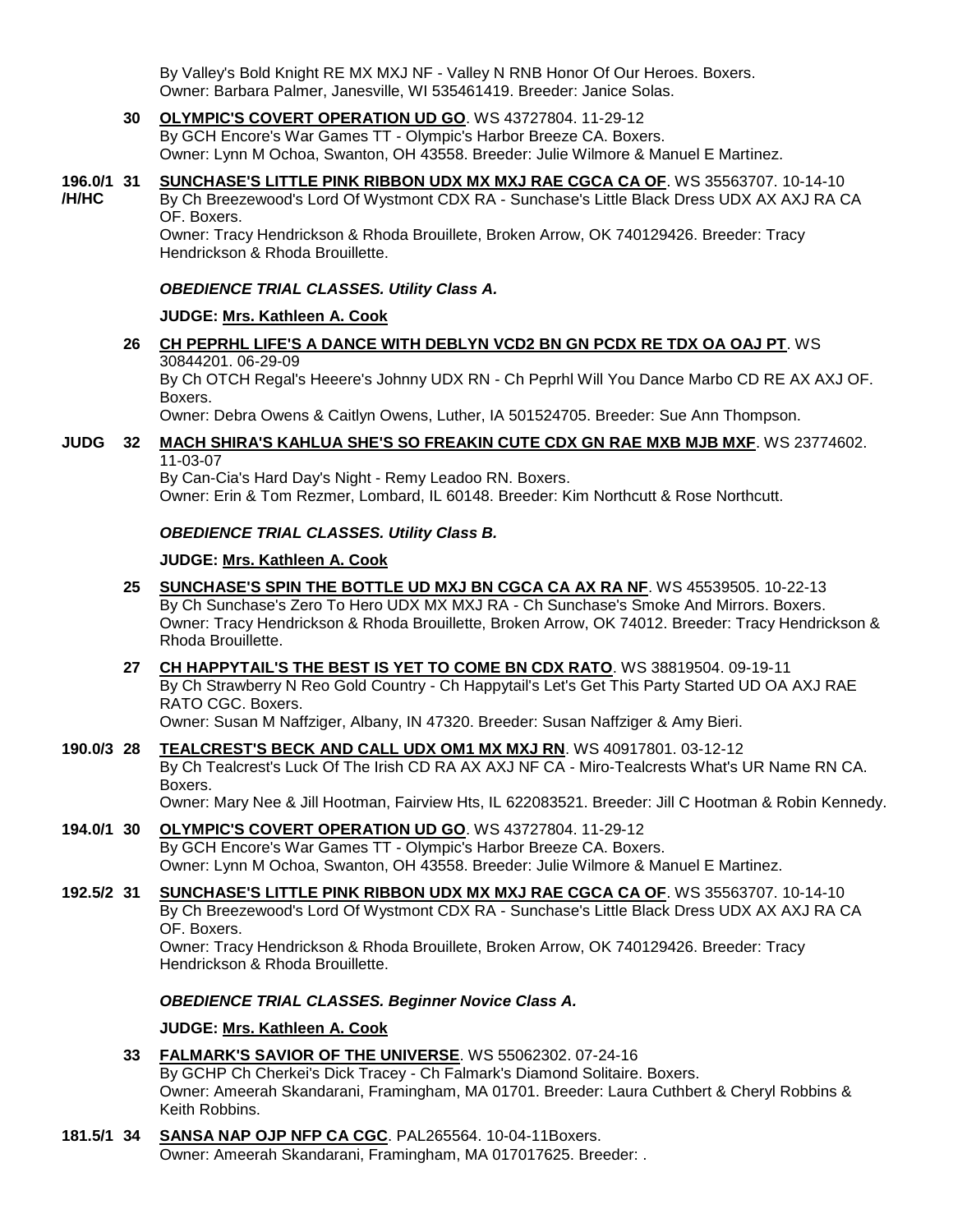**35 [ANSCHA-HAPPY TAILS KEEPING THE DREAM ALIVE CGC](http://infodog.com/my/drlookup2.htm?makc=WS%2049874006&mdog=Anscha-Happy+Tails+Keeping+The+Dream+Alive+CGC&wins=all)**. WS 49874006. 04-04-15 By GCH Shadigee's Calculated Risk - GCH Cimarron's Do You Know The Muffin Man. Boxers. Owner: Susan Hamilton, Willis, MI 481919778. Breeder: Ann Schach & Kim A Schach & Amy Bieri.

### *OBEDIENCE TRIAL CLASSES. Beginner Novice Class B.*

#### **JUDGE: [Mrs. Kathleen A. Cook](http://infodog.com/show/judge/jdgprofile.htm?jn=37193)**

- **190.5/2 36 [ROCKET N FOCAL POINT'S WRITTEN IN THE STARS](http://infodog.com/my/drlookup2.htm?makc=WS%2041415505&mdog=Rocket+N+Focal+Point%27s+Written+In+The+Stars&wins=all)**. WS 41415505. 07-02-12 By MACH Ch Lemko's Shootin' Star At Rocket CD BN RA MX MXJ XF - Rocket's Walk 'N The Clouds. Boxers.
	- Owner: Kerry Rodgers, Georgetown, TX 786272269. Breeder: Jennifer Hitt & Kerry Rodgers.
- **190.0/3 37 [GCH REGAL'S MIDNIGHT MADNESS OA OAJ CA NF](http://infodog.com/my/drlookup2.htm?makc=WS%2035958303&mdog=GCH+Regal%27s+Midnight+Madness+OA+OAJ+CA+NF&wins=all)**. WS 35958303. 11-19-10 By Ch Pearlisle Standing-O For Bix-L - Ch Regal's Rot Ten Miss Van Pelt. Boxers. Owner: Korinne Vanderpool, Crossroads, TX 762277206. Breeder: Korinne Vanderpool.

#### **193.5/1 38 [ZIA'S OKLAHOMA GIRL](http://infodog.com/my/drlookup2.htm?makc=WS%2041130601&mdog=Zia%27s+Oklahoma+Girl&wins=all)**. WS 41130601. 06-01-12 By Ch Storybook Page After Page - Ch McCoy's Merry Heart. Boxers. Owner: Wendy Gram, Dickinson, TX 77539. Breeder: Wendy Gram.

**39 [PRAIRIE HILL'S STRONG AS TITANIUM RN CGC](http://infodog.com/my/drlookup2.htm?makc=WS%2050245502&mdog=Prairie+Hill%27s+Strong+As+Titanium+RN+CGC&wins=all)**. WS 50245502. 04-29-15 By GCH Windward & Happy Tail's Game Changer - Prairie Hill's Lil Miss Jade CD RE. Boxers. Owner: Erin & Tom Rezmer, Lombard, IL 601483050. Breeder: Alyson Essington & Amy Bieri.

### **189.5/4 40 [BOXNEN'S OVERDRIVE](http://infodog.com/my/drlookup2.htm?makc=WS%2048715207&mdog=Boxnen%27s+Overdrive&wins=all)**. WS 48715207. 10-24-14 By B-Tanoni Vipera Box - Boxnen's Jwoww. Boxers. Owner: Renee Fulcer, Winnebago, IL 610888942. Breeder: Minna Nousiainen-Becher.

#### *OBEDIENCE TRIAL CLASSES. Preferred Novice Class.*

#### **JUDGE: [Ms. Deborah P. Neufeld](http://infodog.com/show/judge/jdgprofile.htm?jn=19916)**

- **183.5/1 17 [CH BREHO ALMOST GOT AWAY,BN RN, RATM](http://infodog.com/my/drlookup2.htm?makc=WS%2041013601&mdog=Ch+Breho+Almost+Got+Away,BN+RN,+RatM&wins=all)**. WS 41013601. 04-15-12 By Ch Storybook Page After Page - GCH Breho Emerson Dream Walkin' RN BN CD. Boxers. Owner: Suzanne Crites & Brenda Stuckey & Karen Emerson & T Galle, Hot Springs, AR 71913. Breeder: Suzanne Crites & Brenda Stuckey & Karen Emerson & T Galle.
- **181.5/2 18 [OLYMPIC'S TAKE IT AWAY BN RA CA CGCA](http://infodog.com/my/drlookup2.htm?makc=WS%2049995002&mdog=Olympic%27s+Take+It+Away+BN+RA+CA+CGCA&wins=all)**. WS 49995002. 02-20-15 By Ch Oak Knoll's Justice For All - Olympic's What Can I Say?. Boxers. Owner: Debora & Randall Hall & Julie Wilmore, Louisville, KY 40222. Breeder: Julie Wilmore & Claudia Parsons.
	- **41 [ORION'S & WINWAL'S AN ERNIE FOR BERT CD BN PCD RN CA](http://infodog.com/my/drlookup2.htm?makc=WS%2037457107&mdog=Orion%27s+&+Winwal%27s+An+Ernie+For+Bert+CD+BN+PCD+RN+CA&wins=all)**. WS 37457107. 04-10-11 By Buster Tony Hill - Baby Boot Scoot Hill. Boxers. Owner: Dr Susan E Wooden, Wheaton, IL 601894142. Breeder: JJ Monk.

### *OBEDIENCE TRIAL CLASSES. Graduate Novice Class.*

#### **JUDGE: [Ms. Deborah P. Neufeld](http://infodog.com/show/judge/jdgprofile.htm?jn=19916)**

**190.0/1 21 [XCALIBUR VON BACHBETT](http://infodog.com/my/drlookup2.htm?makc=WS%2041461305&mdog=Xcalibur+Von+Bachbett&wins=all)**. WS 41461305. 05-24-12 By Adonis Vom Grand Kevin - Icke Vom Silvertbach. Boxers. Owner: Jan Blevins, Carrollton, TX 75007. Breeder: Cathy & George Markos.

#### *OBEDIENCE TRIAL CLASSES. Preferred Open Class.*

#### **JUDGE: [Ms. Deborah P. Neufeld](http://infodog.com/show/judge/jdgprofile.htm?jn=19916)**

**42 [SUNCHASE'S SMACK ME BLACK CDX RE BN GN CAA DN AX AXJ](http://infodog.com/my/drlookup2.htm?makc=WS%2035563702&mdog=Sunchase%27s+Smack+Me+Black+CDX+RE+BN+GN+CAA+DN+AX+AXJ&wins=all)**. WS 35563702. 10-14-10 By Ch Breezewoods Lord Of Wystmont CDX RE - Sunchase's Little Black Dress UDX OM1 RA OA AXJ. Boxers.

Owner: Robin Vaughan & Tracy Hendrickson & Rhoda Goselin-Brouillette, West Fork, AR 727742937. Breeder: Tracy Hendrickson & Rhoda Goselin-Brouillette.

#### *OBEDIENCE TRIAL CLASSES. Graduate Open Class.*

**JUDGE: [Mrs. Kathleen A. Cook](http://infodog.com/show/judge/jdgprofile.htm?jn=37193)**